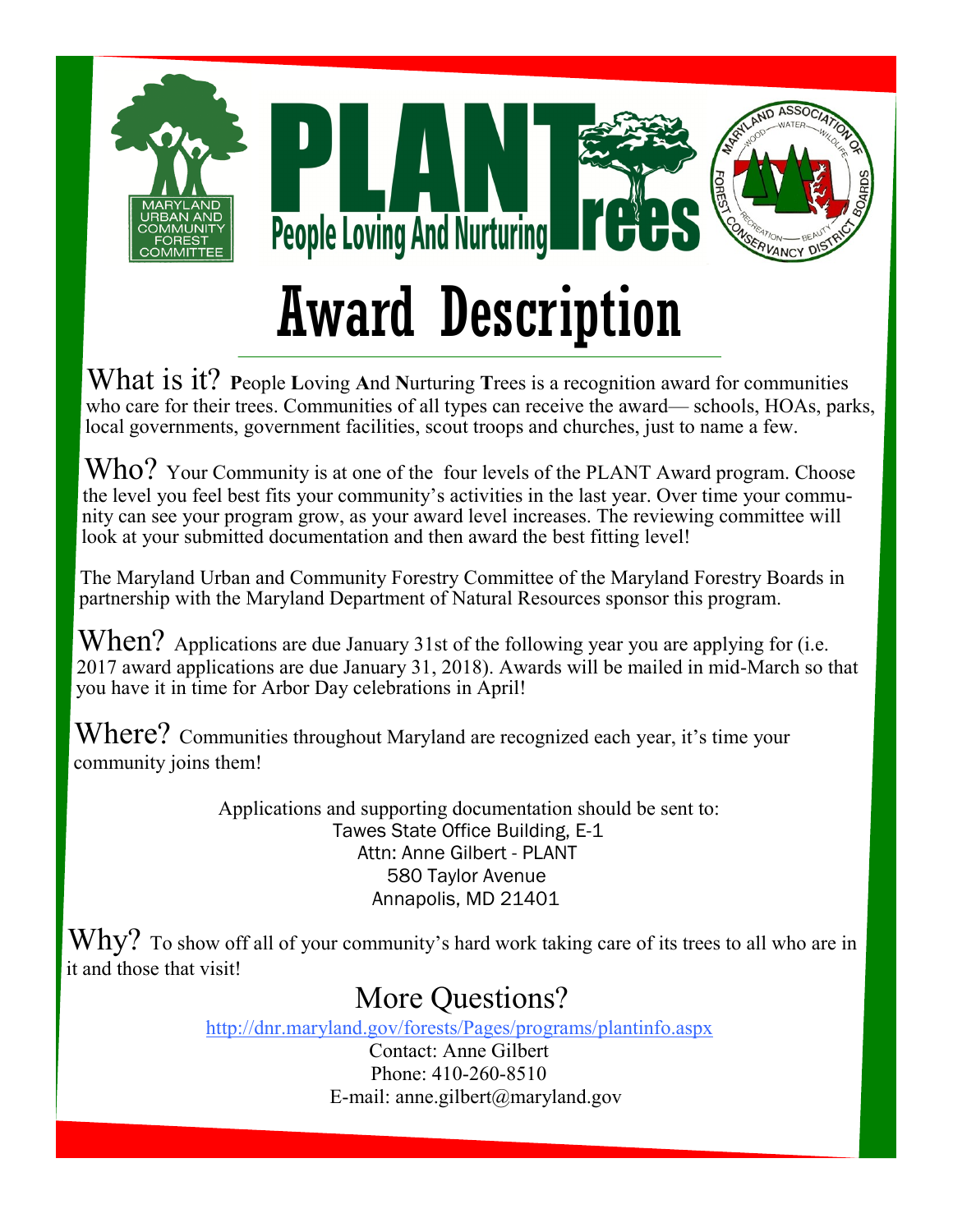# What does a PLANT Community look like?

# **Bronze–for single project activities** or "one time events" vs. ongoing program activity.

Example Activities (you only need to do one to qualify for the Bronze level):

- Arbor Day or Earth Day event
- Tree planting event: memorial, ceremonial, street tree, etc.
- Informational event like tree care training or newsletter with tree information
- Demonstration project like a beautification project or habitat creation (must involve trees)

*Suggested Documentation: Copy of event program, newspaper article, photographs, etc.*

## **Silver—for formative programs.** These communities have decided to begin an Urban and Community Forestry Program and are in the preliminary stages.

## Example Activities

- Tree inventory of community—basic data has been collected, such as species type
- Establishment of a Tree Board or Beautification/Greening Committee
- Documented discussions or networking with community leaders about starting a tree program
- **Green School status**—completing the "Natural Habitat Restoration" Project, or including trees planting/care projects

*Suggested Documentation: Copy of inventory, minutes of committee meetings, list of board members, copies of green school material relevant to trees, etc.*

Gold—for developmental programs. These communities are pursuing activities in addition to those at the bronze or silver level in order to improve the overall health of their urban and community forest (your community's trees!).

## Example Activities

- Tree related ordinances, regulations, or public policy that affects your urban and community forest
- Tree inventory in detailed data that has been analyzed and used to recommend future actions related to items such as tree planting, maintenance, removal, pest management, etc.
- Management plan that references your urban and community forest
- Funding sources

*Suggested Documentation: Copy of ordinance, inventory, management plan, policy or regulations, proof of funding, etc.* 

**Green–for sustained programs.** These are organized, fully functional programs which are funded and have full-time equivalent technical assistance. They have continuity, planning, support and a budget.

## Example Activities

- Activities that quality for GOLD level plus:
	- Sufficient project-dedicated technical assistance (in-house, contract, volunteer) in the form of an arborist, horticulturalist, forester or other professional
	- and funding through donations, in-kind services, taxes grants or otherwise.
- TreeCity USA or TreeCampus recognition AUTOMATICALLY qualifies as Green level (please provide only a copy of the one-page print out that shows you have submitted your 2017 application)

*Suggested Documentation: Copy of ordinance, inventory, management plan, policy or regulations, proof of funding, etc. PLUS budget and position of those assisting. TreeCity USA or TreeCampus proof of application.*